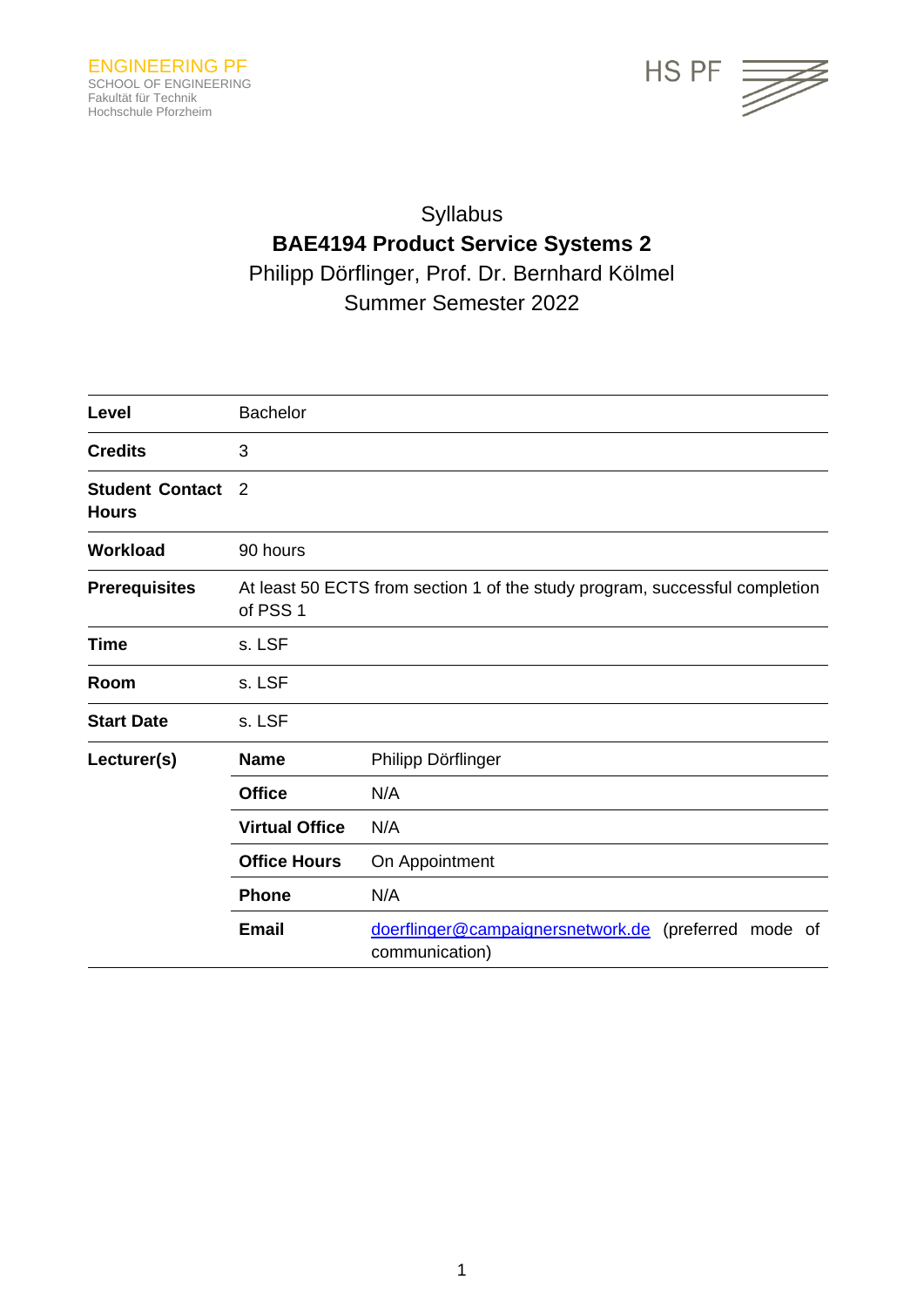### **Summary**

Product service systems (PSS) have been one major concern of research into sustainable consumption for more than ten years (e.g., Stahel, 1994, Goedkoop et al. 1999, Mont, 2004). Usually, PSS are divided into services providing added value to the product life cycle, such as maintenance and upgrading, services providing enabling platforms for customers, such as renting or leasing, and services providing final results to the customers, such as mobility services or warmth delivery (UNEP, 2002, p. 8f.). Given the offer of products, which are losing their competitive value, companies begin to seek solutions to improve their market position through the inclusion of services. The development of product-service systems (PSS) is a solution that has been discussed by the academia in recent years, resulting in an increasing number of publications. The real situation identified in the existing literature on PSS presents basic characteristics of a PSS, it contains its four main factors: product, service, actors network and infrastructure and presents the similarity of the three types of PSS (product-oriented, use-oriented and results-oriented).

Real-life examples or potential services are taken into account. E.g. the vision of the "Smart City 5.0" concept as an ecosystem of smart services based on multi-agent technology is presented. It is characterized by the cooperation of Artificial Intelligence systems and humans, and can harmoniously balance all spheres of life and contradictory interests of different city actors. In this concept, each smart service is presented by an autonomous agent. They can compete or cooperate with each other through a service bus and interact both vertically and horizontally on the basis of specialized protocols. Top-level services can be constructed as autonomous multi-agent systems of a lower level, where an agent can recursively reveal a new service for itself. The overall objective is to develop knowledge and understanding of scientific research methods and to provide skills to design and accomplish a research project in the domain of product service systems. Goal is to understand the role of product/service strategy, its elements and their interdependences.

## **Outline of the Course**

The growing importance of combining products and services (product-service systems, PSS) brings about the need for significant changes in the development processes of companies. The design and implementation of solutions, the so-called product service systems (PSS), takes place in an extended value network consisting of production and service networks of the manufacturer in cooperation with the customer. The companies, thus, face a medium-term challenge to complete the strategic transformation from proper product-oriented manufacturer to customer-oriented full-service providers. The explosive growth of Smart City and Internet of Things applications creates many scientific and engineering challenges that call for ingenious research efforts from both academia and industry, especially for the development of efficient, scalable, and reliable Smart City services

#### **Course topics:**

- Real-life case
- Current System Analysis Unterstand better your organisation and current business model as well as market strength and weaknesses
- PSS Design Find new service opportunities and build up a concrete idea
- PSS Implementation and Operation Know what factors are critical to lead the idea to a success while avoiding the pitfalls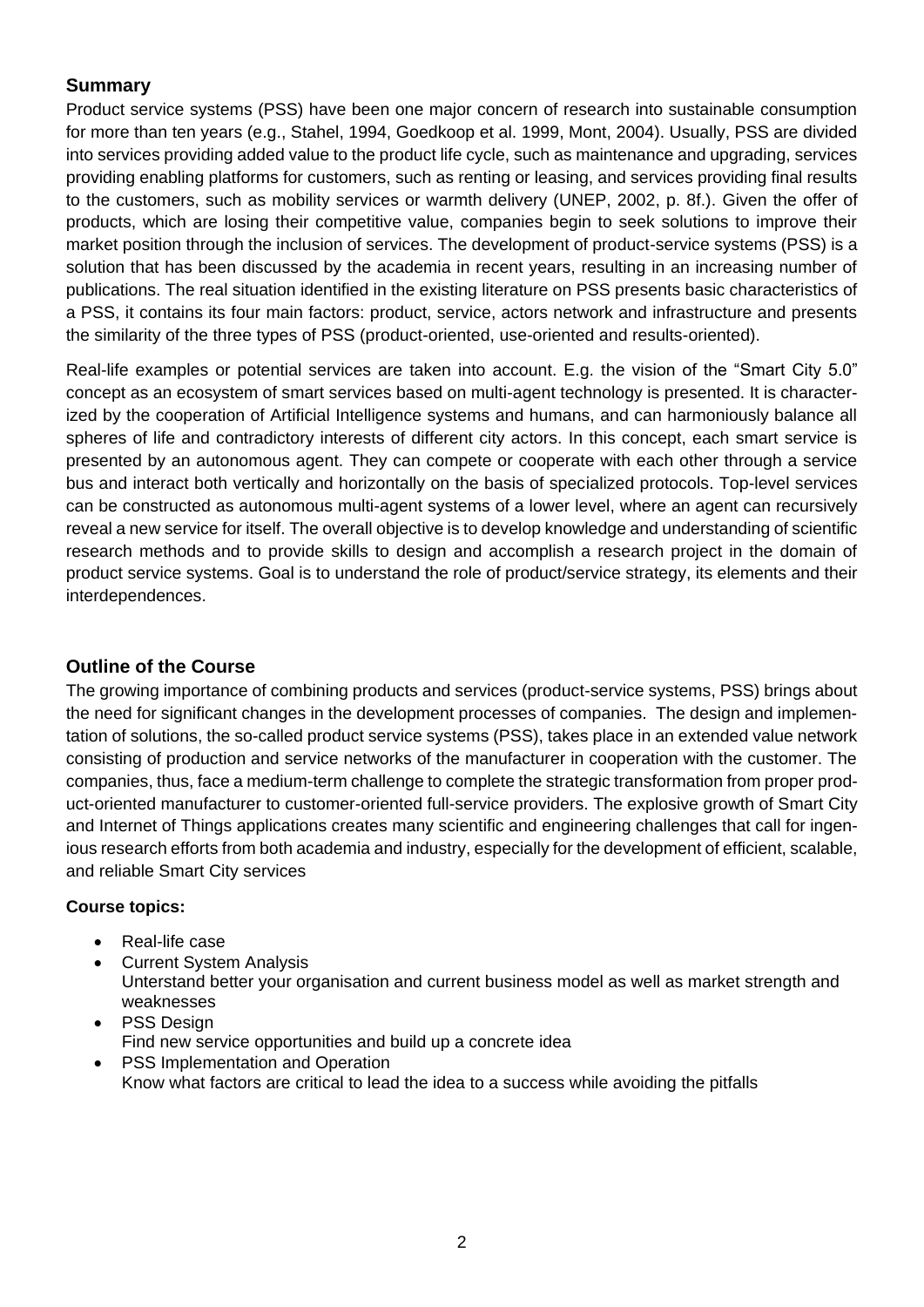## **Course Intended Learning Outcomes and their Contribution to Program Intended Learning Outcomes / Program Goals**

| <b>Learning Objective</b>                | <b>Contribution</b>                                                                                                                                                                                                         |
|------------------------------------------|-----------------------------------------------------------------------------------------------------------------------------------------------------------------------------------------------------------------------------|
| in a team by performing practical tasks. | 6.1 Students show that they are able to work successfully Students are able to jointly work on a capstone project within a<br>multifaceted assignment that serves as a culminating academic<br>and intellectual experience. |

## **Teaching and Learning Approach**

Participants will produce a Products Service Project by creating specific applications of the strategies introduced in the course, participants will also use different tools and technologies for each strategy. The Project and presentation are due the last week of classes.

## **Literature and Course Materials**

- Petri Helo, Angappa Gunasekaran, Anna Rymaszewska, Designing and Managing
- Industrial Product-Service Systems, Springer 2017
- Vogel-Heuser, B., Lindemann, U. und Reinhart, G. (2014): Innovationsprozesse zyklenorientiert managen: Verzahnte Entwicklung von Produkt-Service Systemen. Vieweg+Teubner: Berlin, Heidelberg.
- Mannweiler, C., Aurich, J.C. und Clement, M.H. (2010): Produkt-Service Systeme: Gestaltung und Realisierung. Springer: Berlin, Heidelberg.
- Spiller, M. et al. (2013): Dienstleistungsmodellierung: Product-Service Systems und Produktivität. Gabler: Wiesbaden.
- Class handouts will be available in the LMS.

#### **Assessment**

Basically, the following requirements will be graded each separately, and on that basis an average grade per person will be built by the lecturer:

- Active general participation during lectures, and
- especially in brainstormings, workshops, and case studies.
- Individual roles prepared and actively performed in group(s) during workshops and case studies, as defined by and agreed with the lecturer.
- Individual or group voluntary activities/ presentations, as required by or agreed with the lecturer – as far as reasonably possible.

Maximum 2 lectures (90 minutes each) missed during the course. More absence must be agreed with the lecturer and be compensated.

Grading, based on exam results:

'Sehr gut' represents exceptional work, far above average.

'Gut' represents good work, above average.

'Befriedigend' represents average work.

'Ausreichend' represents below average work with considerable shortcomings.

'Mangelhaft' is just exceptional work in the wrong direction or with unacceptable shortcomings